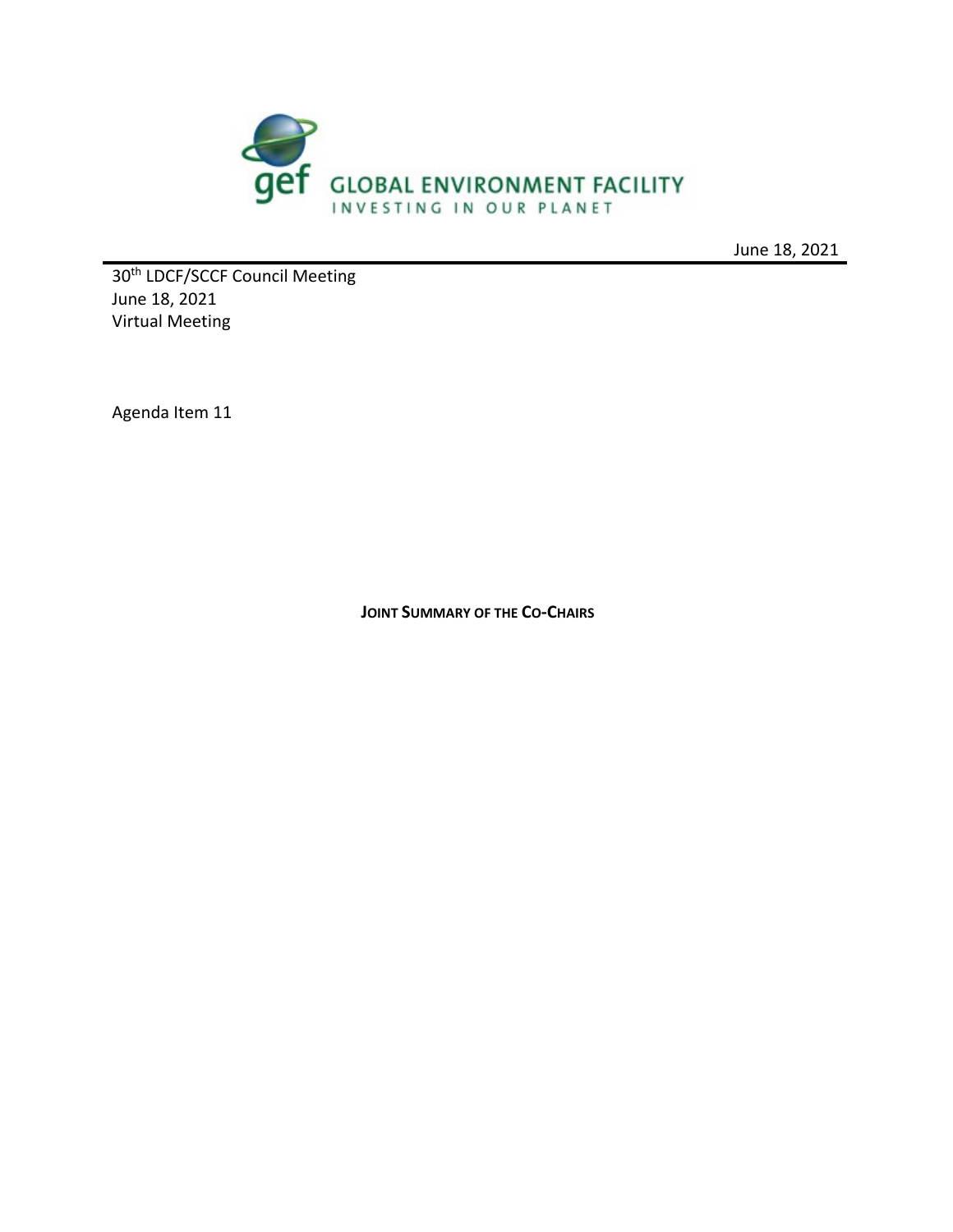#### **OPENING OF THE MEETING**

1. The meeting was opened by Carlos Manuel Rodriguez, Chief Executive Officer/Chairperson of the Facility. Ms. Mette Møglestue, Council Member for Denmark, Norway, Latvia and Lithuania was appointed as elected Co-chair for the year 2021 in a decision by mail adopted by Decision 3/2021 of the GEF Trust Fund.

### **ADOPTION OF THE AGENDA**

2. The LDCF/SCCF Council adopted the provisional agenda set forth in document *GEF/LDCF.SCCF.30/01.*

### **OPENING REMARKS BY THE LDC CHAIR**

3. The Chair of the Least Developed Countries (LDC) Group under the UNFCCC, HE Sonam Phuntsho Wangdi, made opening remarks.

### **DECISIONS APPROVED**

# *Decision 1/2021 Progress Report on the Least Developed Countries Fund and the Special Climate Change Fund*

4. The LDCF/SCCF Council, having reviewed document *GEF/LDCF.SCCF.30/03*, *Progress Report on the Least Developed Countries Fund and the Special Climate Change Fund*, welcomes the report and takes note with appreciation of the progress made under the LDCF and SCCF.

## *Decision 2/2021 FY20 Annual Monitoring Review of the Least Developed Countries Fund and the Special Climate Change Fund*

- 5. The LDCF/SCCF Council, having reviewed document *GEF/LDCF.SCCF.30/04*, *FY20 Annual Monitoring Review of the Least Developed Countries Fund and the Special Climate Change Fund*, welcomes the review and appreciates the progress made in reporting portfolio-level performance, results and lessons learned under the LDCF and the SCCF.
- 6. The Council welcomes the overall finding that the LDCF and SCCF portfolio under implementation in FY20 performed satisfactorily.

*Decision 3/2021 Work Program for the Least Developed Countries Fund*

7. The Council, having reviewed document *GEF/LDCF.SCCF.30/05*, *Work Program for the Least Developed Countries Fund*, approves the Work Program comprising of seven projects subject to comments made during the Council meeting and additional comments that may be submitted in writing to the Secretariat by July [1](#page-1-0)5, 2021. $1$ 

<span id="page-1-0"></span><sup>1</sup> The United States, in light of its policies for certain development projects in countries whose governments (i) are not addressing trafficking in persons; (ii) have engaged in a pattern of gross violations of internationally recognized human rights; and (iii) do not have in place a functioning system for reporting to civilian authorities audits of receipts and expenditures that fund activities of the armed forces and security, opposes the following project and therefore does not join a Council decision that would support: GEF project 10789 in Eritrea.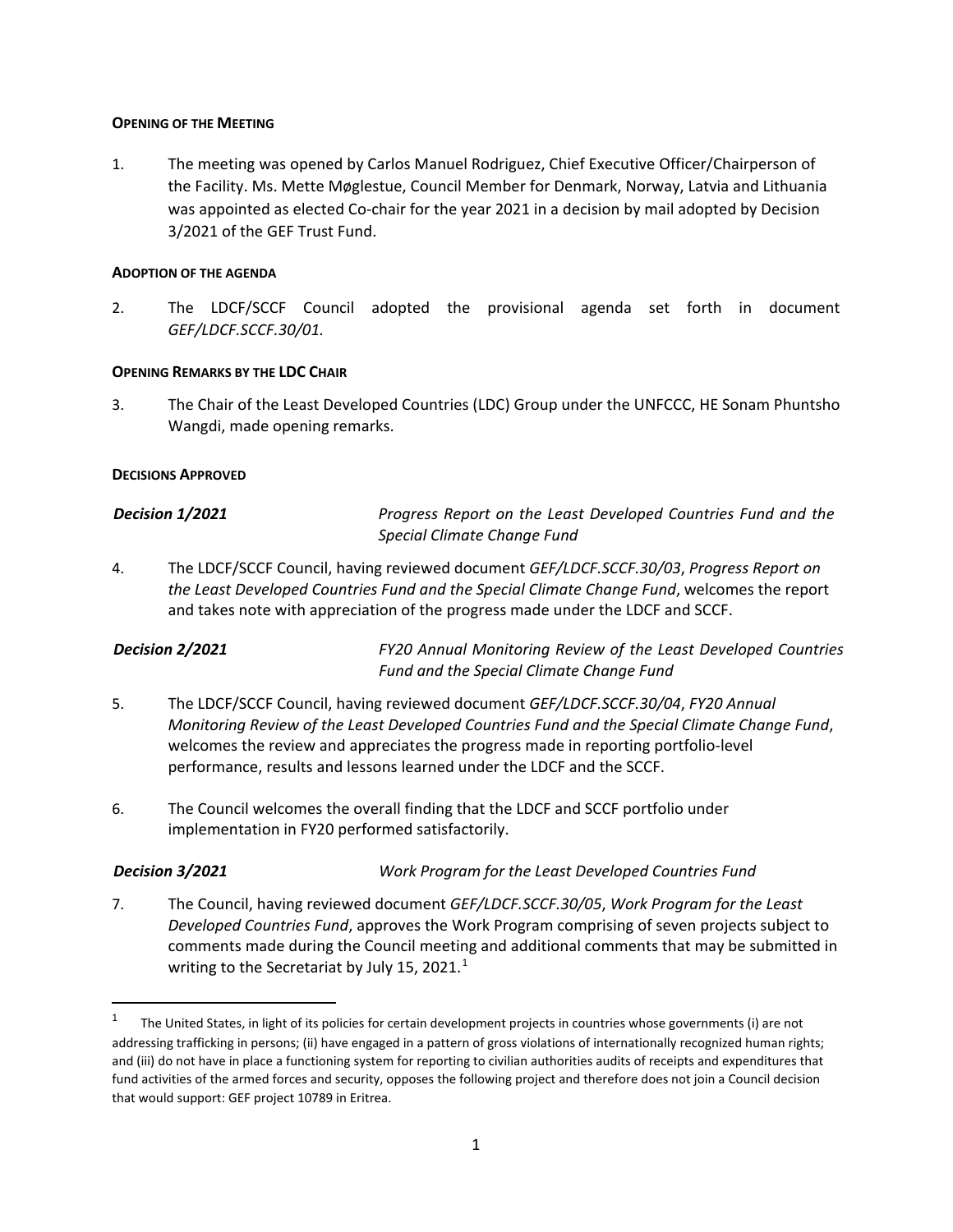8. Total resources approved in this Work Program amount to \$60.73 million from the LDCF, inclusive of GEF project financing and Agency fees. The Work Program is comprised of the following Project Identification Forms (PIFs):

- i. Bhutan: Advancing Climate Resilience of Water Sector (ACREWAS), UNDP (GEF Project Financing: \$8,932,420; GEF ID 10779);
- ii. Central African Republic: Strengthening the Adaptive Capacity of Communities by Up-Scaling Integrated Landscape Management and Restoration in South-West Region, FAO (GEF Project Financing: \$8,932,420; GEF ID 10771);
- iii. Eritrea: Building Community Based Integrated and Climate Resilient Natural Resources Management and Enhancing Sustainable Livelihood in the South-Eastern Escarpments and Adjacent Coastal Areas, FAO (GEF Project financing: \$9,002,082; GEF ID: 10789);
- iv. Kiribati: Securing Kiribati's Natural Heritage: Protected Areas for Community, Atoll, and Island Climate Resilience, IUCN (GEF Project financing: \$4,497,354; GEF ID: 10775);
- v. Lesotho: Building Climate Resilient Livelihoods and Food Systems, FAO (GEF Project Financing: \$8,932,420; GEF ID 10793);
- vi. Somalia: Adaptive Agriculture and Rangeland Rehabilitation Project (A2Rs), IFAD, (GEF Project Financing: \$8,995,905; GEF ID 10792); and
- vii. Timor-Leste: Adapting to Climate Change and Enabling Sustainable Land Management through Productive Rural Communities, UNEP (GEF Project Financing \$6,267,126; GEF ID 10713).

9. With respect to the PIFs approved as part of the Work Program, the Council finds that each of these PIFs (i) is, or would be, consistent with the Instrument and GEF policies and procedures, and (ii) may be endorsed by the CEO for final approval by the GEF Agency, provided that the final project documents fully incorporate and address the Council's and the Scientific and Technical Advisory Panel (STAP) reviewer's comments on the Work Program, and that the CEO confirms that the project continues to be consistent with the Instrument and GEF policies and procedures.

10. With respect to any PIF approved in this Work Program, the final project document will be posted on the GEF website for information after CEO endorsement. If there are major changes to the project objectives or scope since PIF approval, the final project document shall be posted on the web for Council review for four weeks prior to CEO endorsement.

11. In light of the recent audit report by the UNDP Office of Audit and Investigations (OAI) of UNDP GEF Management, all projects included in the Work Program implemented by UNDP shall be circulated by email for Council review at least four weeks prior to CEO endorsement/approval. This shall take place as actions of the Management Action Plan that address the OAI recommendations are being implemented, and as the independent, risk-based third-party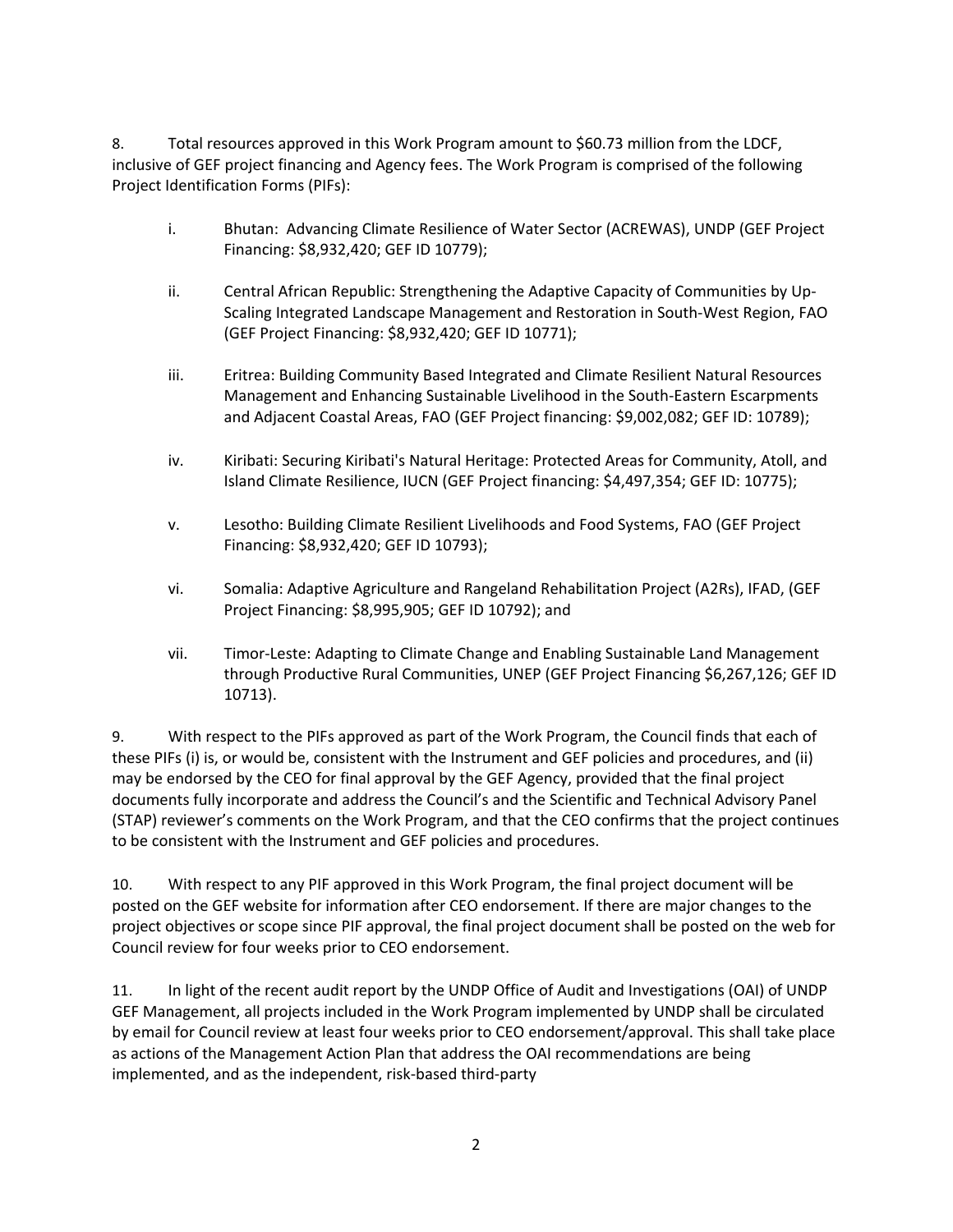review of compliance by UNDP with the GEF Policy on Minimum Fiduciary Standards is being completed. Project reviews will take into consideration the relevant findings of the external audit and the UNDP management responses and note them in the endorsement review sheet that will be made available to the Council during the 4-week review period.

*Decision 4/2021**Planning Note for the Development of the GEF Programming Strategy on Adaptation to Climate Change for the Least Developed Countries Fund and Special Climate Change Fund and Operational Improvements: July 2022 to June 2026*

12. The Council, having reviewed document *GEF/LDCF/SCCF/C.30/07*, *Planning Note for the Development of the GEF Programming Strategy on Adaptation to Climate Change for the Least Developed Countries Fund and the Special Climate Change Fund and Operational Improvements: July 2022 to June 2026*, requests the Secretariat to initiate the development process of the Programming Strategy.

*Decision 5/2021**FY22 Administrative Budget and Business Plan for the Least Developed Countries Fund and the Special Climate Change Fund*

- 13. The LDCF/SCCF Council, having reviewed document *GEF/LDCF.SCCF.30/06*, *FY22 Administrative Budget for the Least Developed Countries Fund and the Special Climate Change Fund*, approves the proposed budget for the GEF Secretariat, Scientific and Technical Advisory Panel (STAP), the Trustee and the GEF Independent Evaluation Office (IEO), as follows:
	- 1) \$1,251,037 (GEF Secretariat), \$128,000 (STAP), \$420,000 (Trustee), and \$37,000 (GEF IEO) from the Least Developed Countries Fund; and
	- 2) \$583,275 (GEF Secretariat), \$128,000 (STAP), \$109,000 (Trustee), and \$47,000 (GEF IEO) from the Special Climate Change Fund.

# *Decision 6/2021 FY22 Work Program and Budget for the Independent Evaluation Office of the GEF under LDCF and SCCF*

- 14. The Council, having reviewed document *GEF/LDCF.SCCF.30/E/01*, *FY22 Work Program and Budget for the Independent Evaluation Office of the GEF under LDCF/SCCF*, approves the annual budget of \$84,000 to carry out the work program of fiscal year 2022. The budget is in line with the term of the evaluation work that spans over multiple years. The approved budget is being distributed as follows:
	- 1) \$37,000 from the Least Developed Countries Fund (LDCF) and
	- 2) \$47,000 from the Special Climate Change Fund (SCCF)

#### **OTHER BUSINESS**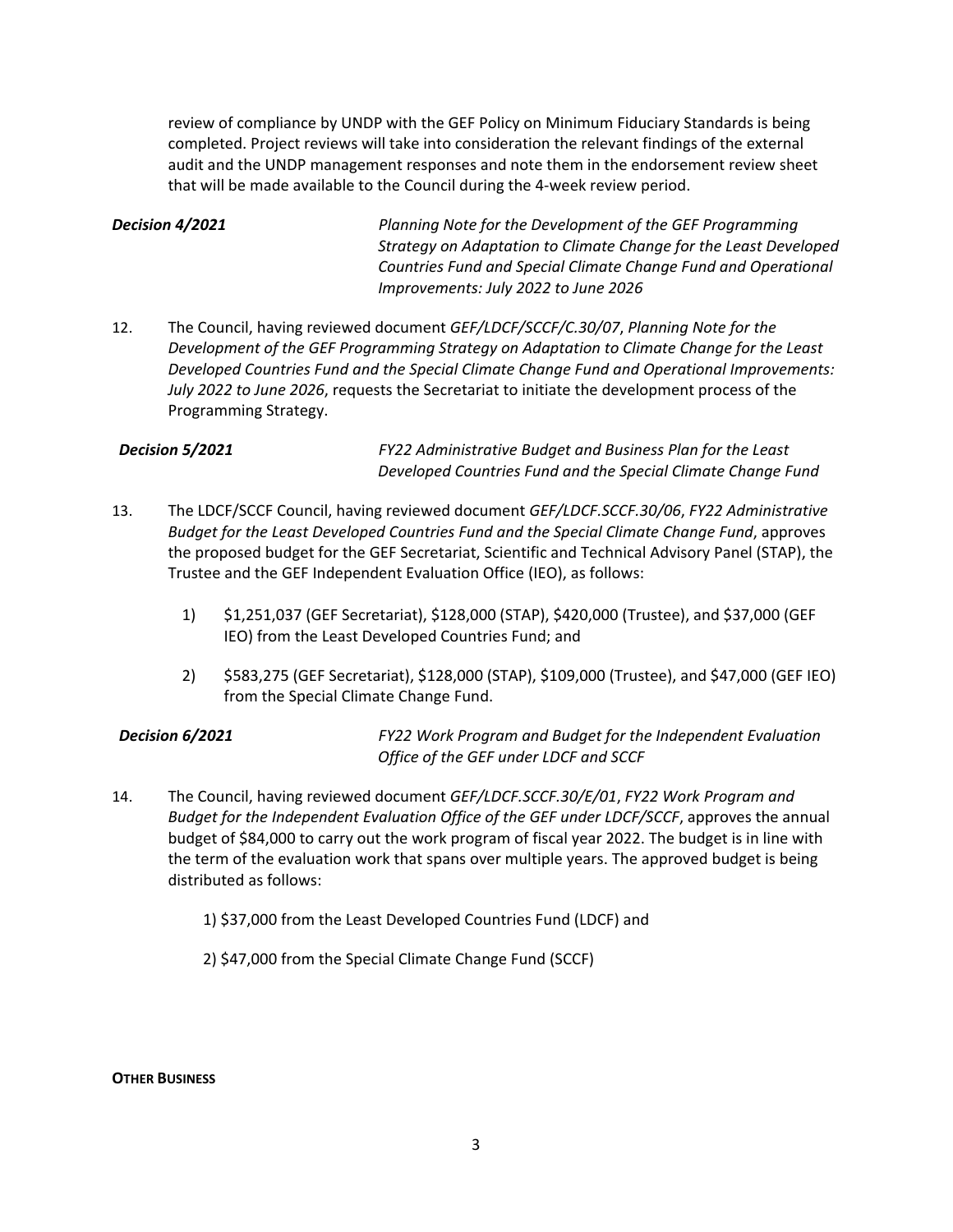### **Contribution Announcements**

- 15. Germany and the Netherlands reiterated their pledge announcements made previously of providing EUR 100 million and EUR 20 million, respectively, to the LDCF.
- 16. Denmark, Sweden and Switzerland indicated that additional contributions will be made to the LDCF. Switzerland announced it will also contribute to the SCCF.

### **Visibility of the LDCF**

17. Council members commented that they encourage efforts to raise the profile of the LDCF and the progress it is making for climate change adaptation and resilience in Least Developed Countries.

### **SUMMARY OF THE CO-CHAIRS**

18. The CEO presented a summary of the conclusions of the meeting, including decisions approved by the Council during the meeting.

### **CLOSURE OF THE MEETING**

19. The meeting closed on June 18, 2021.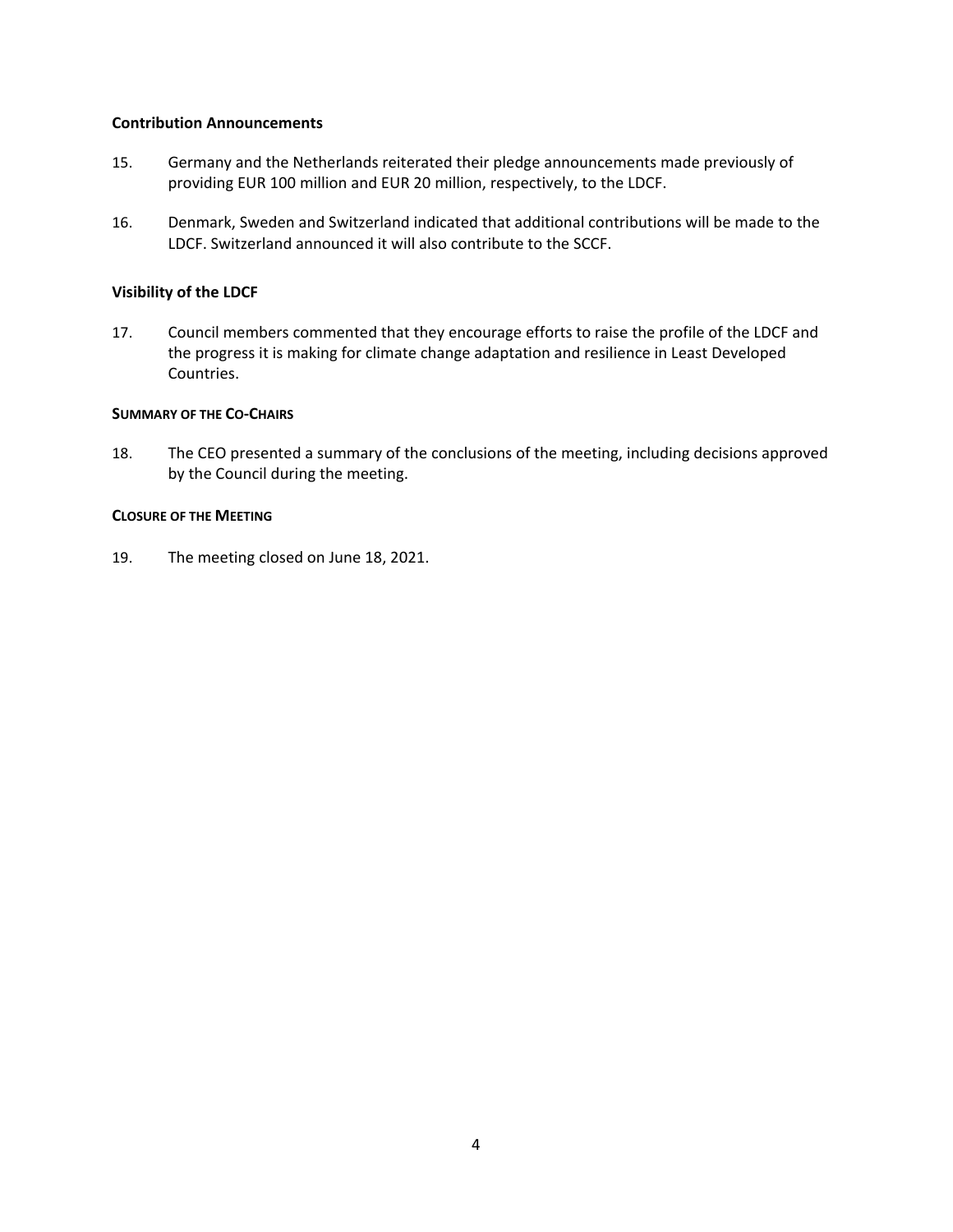## **Global Environment Facility Table 1: Record of LDCF/SCCF Trust Fund Resources Requested for Administrative Budget, and Resulting Council Decisions LDCF/SCCF Council Meeting, June 17-18, 2021**

|                                          | <b>Amounts Requested for Funding</b><br>in US\$ | <b>Amounts Approved by Council</b><br>in US\$ |
|------------------------------------------|-------------------------------------------------|-----------------------------------------------|
| LDCF - FY22 Administrative Budget        |                                                 |                                               |
| <b>GEF Secretariat</b>                   | 1,251,037                                       | 1,251,037                                     |
| <b>STAP</b>                              | 128,000                                         | 128,000                                       |
| Trustee                                  | 420,000                                         | 420,000                                       |
| <b>GEF IEO</b>                           | 37,000                                          | 37,000                                        |
| Sub-total                                | 1,836,037                                       | 1,836,037                                     |
|                                          |                                                 |                                               |
| <b>SCCF - FY22 Administrative Budget</b> |                                                 |                                               |
| <b>GEF Secretariat</b>                   | 583,275                                         | 583,275                                       |
| <b>STAP</b>                              | 128,000                                         | 128,000                                       |
| Trustee                                  | 109,000                                         | 109,000                                       |
| <b>GEF IEO</b>                           | 47,000                                          | 47,000                                        |
| Sub-total                                | 867,275                                         | 867,275                                       |
| <b>Grand Total</b>                       | 2,703,312                                       | 2,703,312                                     |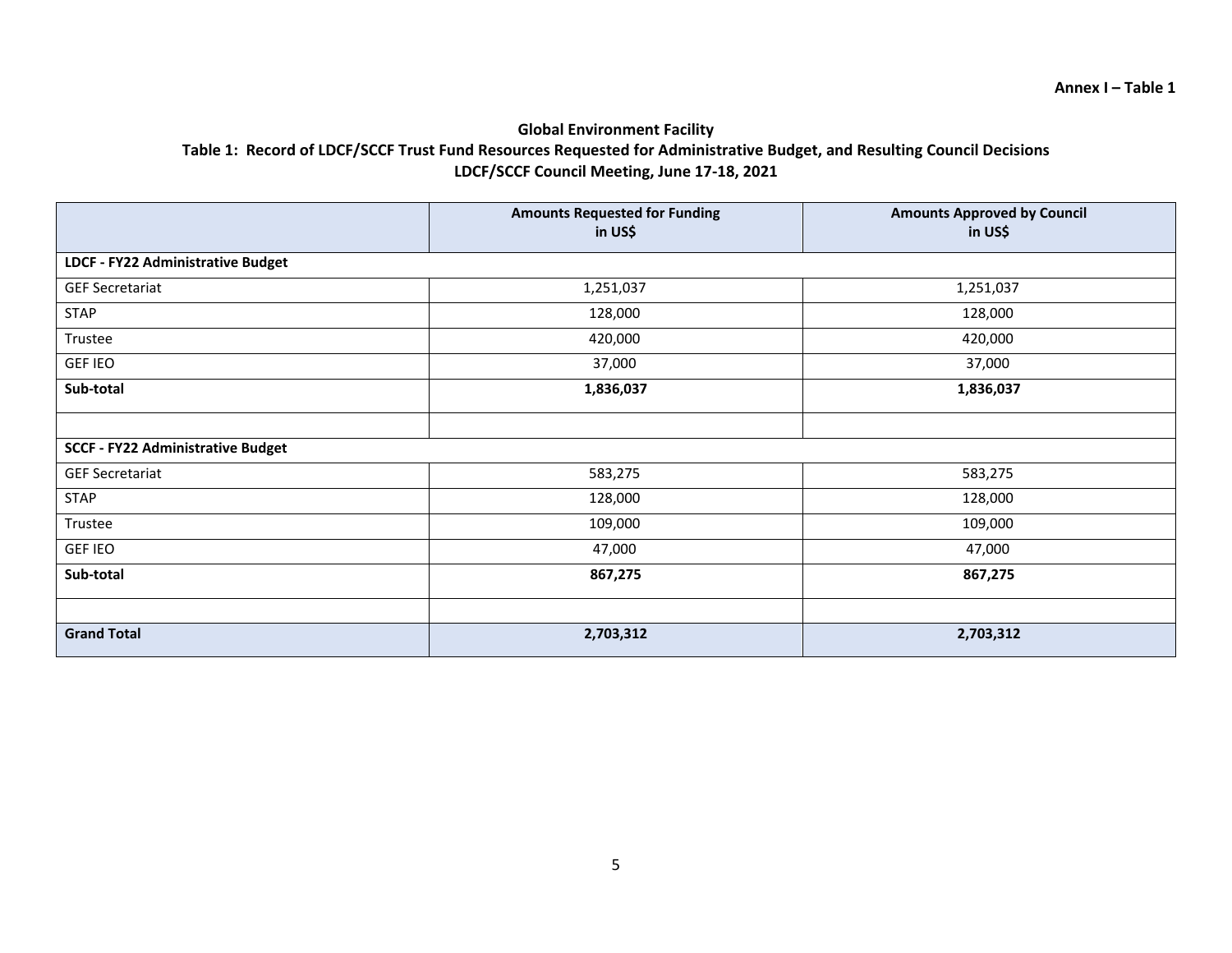## <span id="page-6-0"></span>**Global Environment Facility Table 2: Record of LDCF/SCCF Trust Fund Resources Requested for Projects/Programs and Resulting Council Decisions LDCF/SCCF Council Meeting, June 17-18, 2021**

|                |                               |                                            |                                                                                                                                                                                         |                                |                                 |            | Project Amounts Requested for Funding in US\$ |                            |                              |                                  | Project Amounts Approved by Council |                                        |                                                          |
|----------------|-------------------------------|--------------------------------------------|-----------------------------------------------------------------------------------------------------------------------------------------------------------------------------------------|--------------------------------|---------------------------------|------------|-----------------------------------------------|----------------------------|------------------------------|----------------------------------|-------------------------------------|----------------------------------------|----------------------------------------------------------|
|                | <b>GEF</b><br>ID              | Agency                                     | Title                                                                                                                                                                                   | Country                        | <b>Focal Area</b>               | Type       | Project<br>Financing<br>Requested             | Agency<br>Fee<br>Requested | Total<br>Amount<br>Requested | Project<br>Financing<br>Approved | Agency<br>Fee<br>Approved           | in US\$<br>Total<br>Amount<br>Approved | 20% of<br>Agency fee<br>to be<br>committed<br>by Trustee |
| <b>LDCF</b>    |                               |                                            |                                                                                                                                                                                         |                                |                                 |            |                                               |                            |                              |                                  |                                     |                                        |                                                          |
|                |                               | <b>Climate Change Adaptation</b>           |                                                                                                                                                                                         |                                |                                 |            |                                               |                            |                              |                                  |                                     |                                        |                                                          |
| $\mathbf{1}$   | 10771                         | <b>FAO</b>                                 | Strengthening the<br>adaptive capacity of<br>communities by up-<br>scaling integrated<br>landscape management<br>and restoration in<br>south-west region of<br>Central African Republic | Central<br>African<br>Republic | Climate<br>Change<br>Adaptation | <b>FSP</b> | 8,932,420                                     | 848,580                    | 9,781,000                    | 8,932,420                        | 848,580                             | 9,781,000                              | 169,716                                                  |
| $\overline{2}$ | 10793                         | FAO                                        | <b>Building climate-</b><br>resilient livelihoods and<br>food systems                                                                                                                   | Lesotho                        | Climate<br>Change<br>Adaptation | <b>FSP</b> | 8,932,420                                     | 848,580                    | 9,781,000                    | 8,932,420                        | 848,580                             | 9,781,000                              | 169,716                                                  |
| 3              | 10779                         | <b>UNDP</b>                                | <b>Advancing Climate</b><br>Resilience of Water<br>Sector in Bhutan<br>(ACREWAS)                                                                                                        | Bhutan                         | Climate<br>Change<br>Adaptation | <b>FSP</b> | 8,932,420                                     | 848,580                    | 9,781,000                    | 8,932,420                        | 848,580                             | 9,781,000                              | 169,716                                                  |
|                |                               | <b>Sub-total Climate Change Adaptation</b> |                                                                                                                                                                                         |                                |                                 |            | 26,797,260                                    | 2,545,740                  | 29,343,000                   | 26,797,260                       | 2,545,740                           | 29,343,000                             | 509,148                                                  |
|                |                               |                                            |                                                                                                                                                                                         |                                |                                 |            |                                               |                            |                              |                                  |                                     |                                        |                                                          |
|                | Multi-Trust Fund <sup>2</sup> |                                            |                                                                                                                                                                                         |                                |                                 |            |                                               |                            |                              |                                  |                                     |                                        |                                                          |
| 4              | 10792                         | <b>IFAD</b>                                | Adaptive Agriculture<br>and Rangeland<br><b>Rehabilitation Project</b><br>(A2R2) - Somalia                                                                                              | Somalia                        | Climate<br>Change<br>Adaptation | <b>FSP</b> | 8,995,905                                     | 809,631                    | 9,805,536                    | 8,995,905                        | 809,631                             | 9,805,536                              | 161,926                                                  |

<sup>&</sup>lt;sup>2</sup> For multi-trust fund projects, only the LDCF component is included in this Work Program. The GEFTF component is presented separately in the GEFTF Work Program.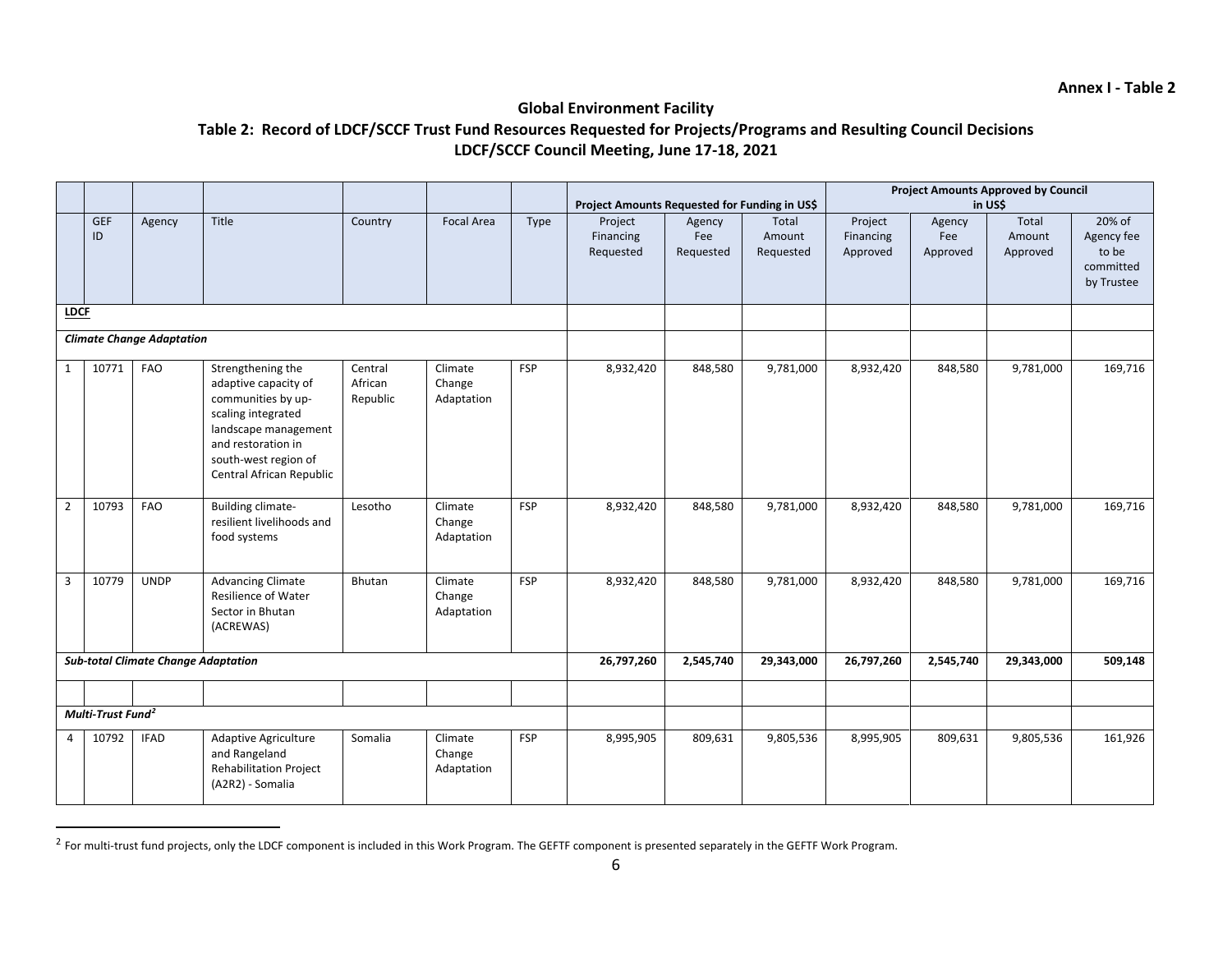|                |                            |             |                                                                                                                                                                                                                                                                   |                    |                                 |            |                                   |                                               |                              | <b>Project Amounts Approved by Council</b> |                           |                                    |                                                          |
|----------------|----------------------------|-------------|-------------------------------------------------------------------------------------------------------------------------------------------------------------------------------------------------------------------------------------------------------------------|--------------------|---------------------------------|------------|-----------------------------------|-----------------------------------------------|------------------------------|--------------------------------------------|---------------------------|------------------------------------|----------------------------------------------------------|
|                |                            |             |                                                                                                                                                                                                                                                                   |                    |                                 |            |                                   | Project Amounts Requested for Funding in US\$ |                              |                                            |                           | in US\$                            |                                                          |
|                | <b>GEF</b><br>ID           | Agency      | Title                                                                                                                                                                                                                                                             | Country            | <b>Focal Area</b>               | Type       | Project<br>Financing<br>Requested | Agency<br>Fee<br>Requested                    | Total<br>Amount<br>Requested | Project<br>Financing<br>Approved           | Agency<br>Fee<br>Approved | <b>Total</b><br>Amount<br>Approved | 20% of<br>Agency fee<br>to be<br>committed<br>by Trustee |
| 5              | 10789                      | <b>FAO</b>  | <b>Building Community</b><br>Based Integrated and<br><b>Climate Resilient</b><br><b>Natural Resources</b><br>Management and<br><b>Enhancing Sustainable</b><br>Livelihood in the South-<br><b>Eastern Escarpments</b><br>and Adjacent Coastal<br>Areas of Eritrea | Eritrea            | Climate<br>Change<br>Adaptation | <b>FSP</b> | 9,002,082                         | 810,187                                       | 9,812,269                    | 9,002,082                                  | 810,187                   | 9,812,269                          | 162,037                                                  |
| 6              | 10775                      | <b>IUCN</b> | Securing Kiribati's<br>Natural Heritage:<br>Protected areas for<br>community, atoll, and<br>island climate resilience<br>(Securing Kiribati)                                                                                                                      | Kiribati           | Climate<br>Change<br>Adaptation | <b>FSP</b> | 4,497,354                         | 404,762                                       | 4,902,116                    | 4,497,354                                  | 404,762                   | 4,902,116                          | 80,952                                                   |
| $\overline{7}$ | 10713                      | <b>UNEP</b> | Adapting to climate<br>change and enabling<br>sustainable land<br>management through<br>productive rural<br>communities in Timor-<br>Leste                                                                                                                        | <b>Timor Leste</b> | Climate<br>Change<br>Adaptation | <b>FSP</b> | 6,267,126                         | 595,377                                       | 6,862,503                    | 6,267,126                                  | 595,377                   | 6,862,503                          | 119,075                                                  |
|                | Sub-total Multi-Trust Fund |             | 28,762,467                                                                                                                                                                                                                                                        | 2,619,957          | 31,382,424                      | 28,762,467 | 2,619,957                         | 31,382,424                                    | 523,991                      |                                            |                           |                                    |                                                          |
|                |                            |             |                                                                                                                                                                                                                                                                   |                    |                                 |            |                                   |                                               |                              |                                            |                           |                                    |                                                          |
|                | <b>Grand Total LDCF</b>    |             |                                                                                                                                                                                                                                                                   |                    |                                 | 55,559,727 | 5,165,697                         | 60,725,424                                    | 55,559,727                   | 5,165,697                                  | 60,725,424                | 1,033,139                          |                                                          |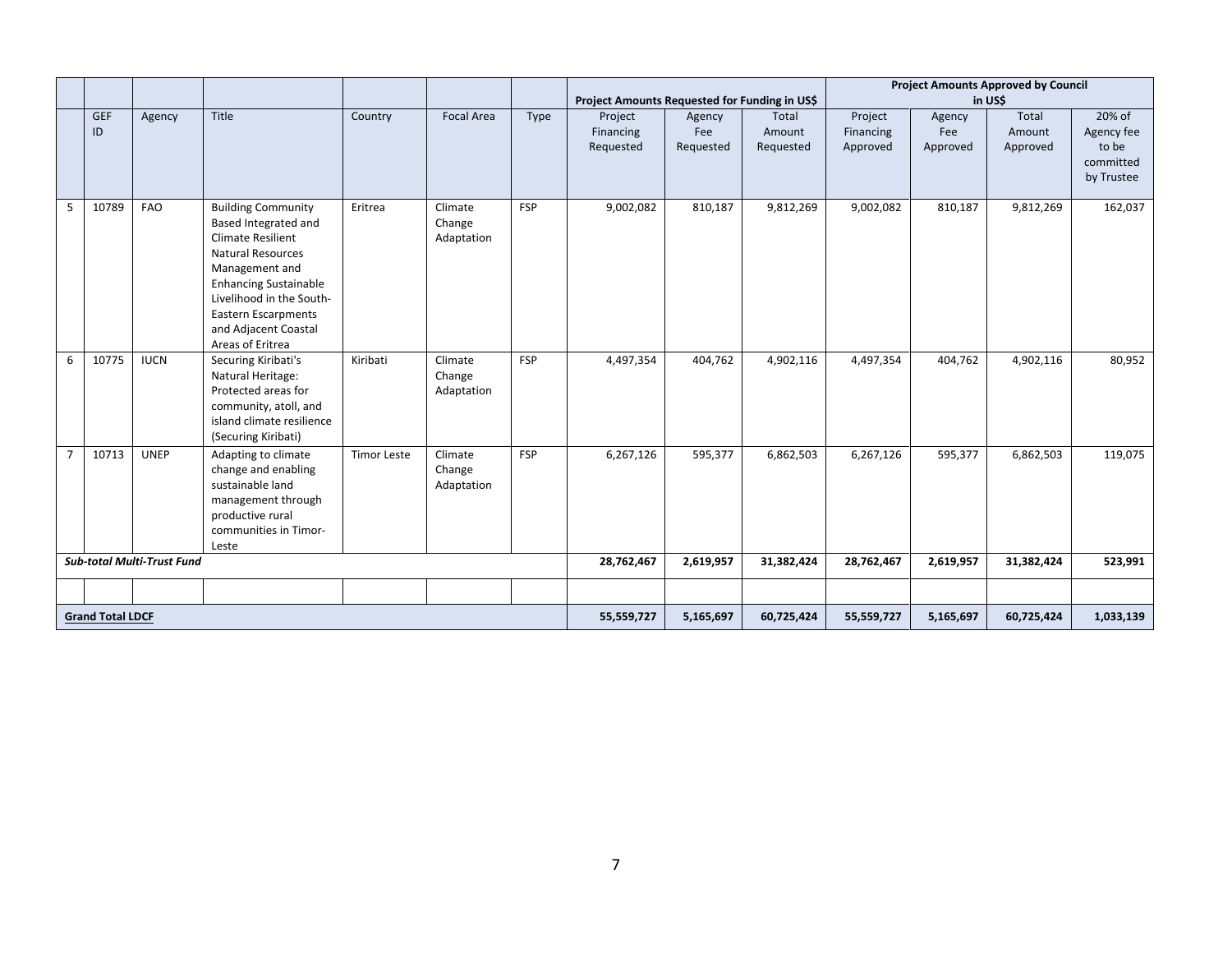## **Global Environment Facility**

## **Table 3: Record of Multi Trust Fund Programs/Projects submitted under the GEF and LDCF/SCCF Trust Funds and Resulting Council Decisions Council Meeting, June 17-18, 2021**

|                |        |             |                                                                                                                                                                                                                                                                     |          |                                   |                 | Project Amounts Requested for Funding in US\$ |                                 |                                      | <b>Project Amounts Approved by Council</b><br>in US\$ |                                 |                                      |                                                          |
|----------------|--------|-------------|---------------------------------------------------------------------------------------------------------------------------------------------------------------------------------------------------------------------------------------------------------------------|----------|-----------------------------------|-----------------|-----------------------------------------------|---------------------------------|--------------------------------------|-------------------------------------------------------|---------------------------------|--------------------------------------|----------------------------------------------------------|
|                | GEF_ID | Agency      | Title                                                                                                                                                                                                                                                               | Country  | <b>Trust Fund</b>                 | Project<br>Type | <b>Project Grant</b><br>Requested             | Agency Fee<br>Requested         | <b>Total Amount</b><br>Requested     | Project Grant<br>Approved                             | <b>Agency Fee</b><br>Approved   | <b>Total Amount</b><br>Approved      | 20% of<br>Agency fee<br>to be<br>committed<br>by Trustee |
| $\mathbf{1}$   | 10792  | <b>IFAD</b> | <b>Adaptive Agriculture</b><br>and Rangeland<br><b>Rehabilitation Project</b><br>(A2R2) - Somalia                                                                                                                                                                   | Somalia  | <b>GEFTF</b><br><b>LDCF</b>       | <b>FSP</b>      | 8,043,545<br>8,995,905                        | 723,919<br>809,631              | 8,767,464<br>9,805,536               | 8,043,545<br>8,995,905                                | 723,919<br>809,631              | 8,767,464<br>9,805,536               | 144,784<br>161,926                                       |
|                |        |             |                                                                                                                                                                                                                                                                     |          | Sub-total                         |                 | 17,039,450                                    | 1,533,550                       | 18,573,000                           | 17,039,450                                            | 1,533,550                       | 18,573,000                           | 306,710                                                  |
| $\overline{2}$ | 10789  | FAO         | <b>Building Community</b><br>Based Integrated and<br><b>Climate Resilient</b><br><b>Natural Resources</b><br>Management and<br><b>Enhancing Sustainable</b><br>Livelihood in the<br>South-Eastern<br>Escarpments and<br><b>Adjacent Coastal Areas</b><br>of Eritrea | Eriteria | <b>GEFTF</b><br>LDCF<br>Sub-total | <b>FSP</b>      | 6,678,226<br>9,002,082<br>15,680,308          | 601,041<br>810,187<br>1,411,228 | 7,279,267<br>9,812,269<br>17,091,536 | 6,678,226<br>9,002,082<br>15,680,308                  | 601,041<br>810,187<br>1,411,228 | 7,279,267<br>9,812,269<br>17,091,536 | 120,208<br>162,037<br>282,247                            |
| $\overline{3}$ | 10775  | <b>IUCN</b> | Securing Kiribati's<br>Natural Heritage:<br>Protected areas for<br>community, atoll, and<br>island climate<br>resilience (Securing<br>Kiribati)                                                                                                                     | Kiribati | <b>GEFTF</b><br>LDCF              | <b>FSP</b>      | 5,518,841<br>4,497,354                        | 496,696<br>404,762              | 6,015,537<br>4,902,116               | 5,518,841<br>4,497,354                                | 496,696<br>404,762              | 6,015,537<br>4,902,116               | 99,339<br>80,952                                         |
| $\overline{4}$ |        | <b>UNEP</b> |                                                                                                                                                                                                                                                                     |          | Sub-total                         | <b>FSP</b>      | 10,016,195                                    | 901,458                         | 10,917,653                           | 10,016,195                                            | 901,458                         | 10,917,653                           | 180,292<br>67,992                                        |
|                |        |             |                                                                                                                                                                                                                                                                     |          | <b>GEFTF</b>                      |                 | 3,578,536                                     | 339,961                         | 3,918,497                            | 3,578,536                                             | 339,961                         | 3,918,497                            |                                                          |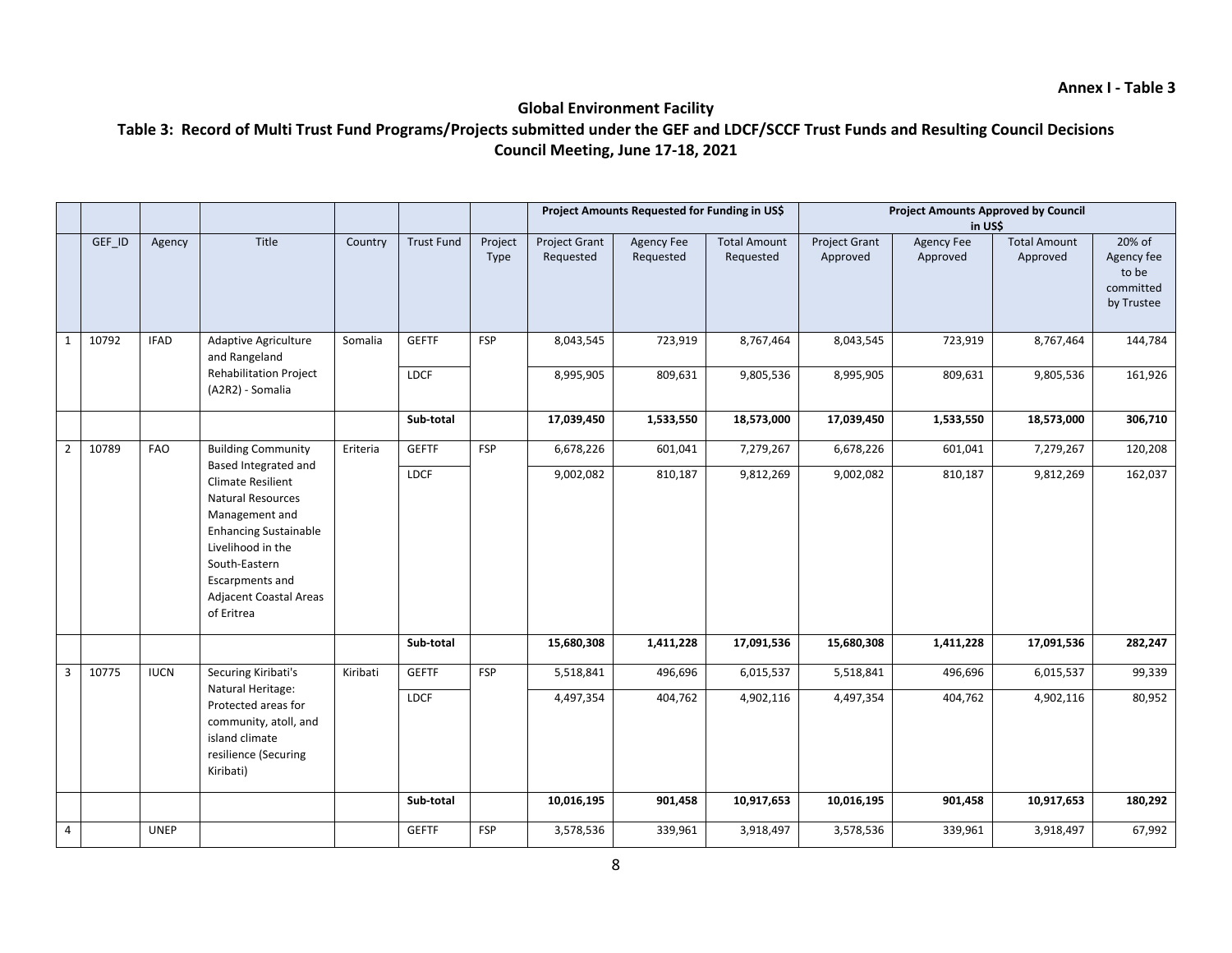| 10713              | Adapting to climate   | Timor | <b>LDCF</b> | 6,267,126  | 595,377   | 6,862,503  | 6,267,126  | 595,377   | 6,862,503  | 119,075 |
|--------------------|-----------------------|-------|-------------|------------|-----------|------------|------------|-----------|------------|---------|
|                    | change and enabling   | Leste |             |            |           |            |            |           |            |         |
|                    | sustainable land      |       |             |            |           |            |            |           |            |         |
|                    | management through    |       |             |            |           |            |            |           |            |         |
|                    | productive rural      |       |             |            |           |            |            |           |            |         |
|                    | communities in Timor- |       |             |            |           |            |            |           |            |         |
|                    | Leste                 |       |             |            |           |            |            |           |            |         |
|                    |                       |       |             |            |           |            |            |           |            |         |
|                    |                       |       | Sub-total   | 9,845,662  | 935,338   | 10,781,000 | 9,845,662  | 935,338   | 10,781,000 | 187,068 |
|                    |                       |       |             |            |           |            |            |           |            |         |
| <b>GRAND TOTAL</b> |                       |       |             | 52,581,615 | 4,781,574 | 57,363,189 | 52,581,615 | 4,781,574 | 57,363,189 | 956,316 |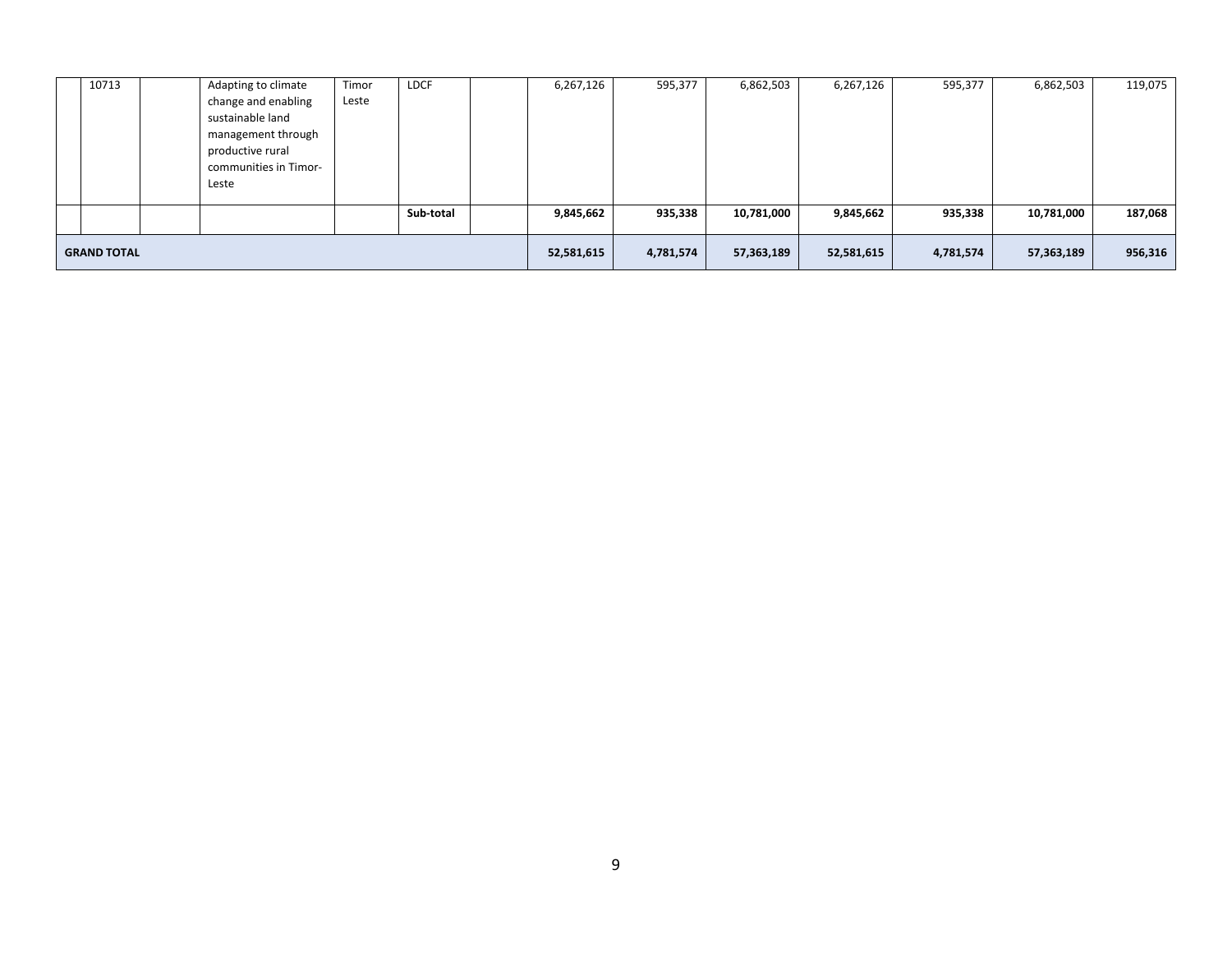#### **Annex I - Table 4**

## **Global Environment Facility Table 4: Record of LDCF Trust Fund Resources Requested and Resulting Council Decisions Council Meeting, June 17-18, 2021**

## **Summary of Council Decisions**

|                                             |    | <b>LDCF</b> |
|---------------------------------------------|----|-------------|
| Funding status as of 6/15/2021              |    | 83,837,997  |
| <b>Approvals by Council</b>                 |    | 62,561,461  |
| <b>Funding status after Council Meeting</b> | -S | 21,276,536  |

|                                 |                             | LDCF Amounts Requested for Funding in US\$ |              | LDCF Amounts Approved by Council in US\$ |                              |              |                                                              |  |  |
|---------------------------------|-----------------------------|--------------------------------------------|--------------|------------------------------------------|------------------------------|--------------|--------------------------------------------------------------|--|--|
| <b>Agency</b>                   | Project<br><b>Financing</b> | <b>Agency Fee</b>                          | <b>Total</b> | Project<br><b>Financing</b>              | <b>Agency Fee</b>            | <b>Total</b> | 20% of<br><b>Agency fee to</b><br>be committed<br>by Trustee |  |  |
| <b>Project/Programs funding</b> |                             |                                            |              |                                          |                              |              |                                                              |  |  |
| ADB                             |                             | $\overline{\phantom{0}}$                   |              | $\overline{\phantom{a}}$                 | $\overline{\phantom{a}}$     |              |                                                              |  |  |
| AfDB                            |                             |                                            | -            | $\overline{\phantom{a}}$                 | $\overline{\phantom{0}}$     |              |                                                              |  |  |
| <b>BOAD</b>                     |                             |                                            | -            | $\overline{\phantom{a}}$                 | $\overline{\phantom{a}}$     |              |                                                              |  |  |
| CAF                             |                             |                                            |              |                                          | $\overline{\phantom{0}}$     |              |                                                              |  |  |
| CI                              |                             |                                            |              |                                          | $\overline{\phantom{a}}$     |              |                                                              |  |  |
| <b>DBSA</b>                     |                             |                                            | Ξ.           |                                          | $\qquad \qquad \blacksquare$ |              |                                                              |  |  |
| EBRD                            |                             |                                            |              |                                          |                              |              |                                                              |  |  |
| FAO                             | 26,866,922                  | 2,507,347                                  | 29,374,269   | 26,866,922                               | 2,507,347                    | 29,374,269   | 501,469                                                      |  |  |
| <b>FECO</b>                     |                             |                                            |              |                                          |                              |              |                                                              |  |  |
| <b>FUNBIO</b>                   |                             |                                            |              |                                          | $\overline{\phantom{a}}$     |              |                                                              |  |  |
| <b>IADB</b>                     |                             |                                            |              |                                          | $\overline{\phantom{a}}$     |              |                                                              |  |  |
| <b>IFAD</b>                     | 8,995,905                   | 809,631                                    | 9,805,536    | 8,995,905                                | 809,631                      | 9,805,536    | 161,926                                                      |  |  |
| <b>IUCN</b>                     | 4,497,354                   | 404,762                                    | 4,902,116    | 4,497,354                                | 404,762                      | 4,902,116    | 80,952                                                       |  |  |
| <b>UNDP</b>                     | 8,932,420                   | 848,580                                    | 9,781,000    | 8,932,420                                | 848,580                      | 9,781,000    | 169,716                                                      |  |  |
| <b>UNEP</b>                     | 6,267,126                   | 595,377                                    | 6,862,503    | 6,267,126                                | 595,377                      | 6,862,503    | 119,075                                                      |  |  |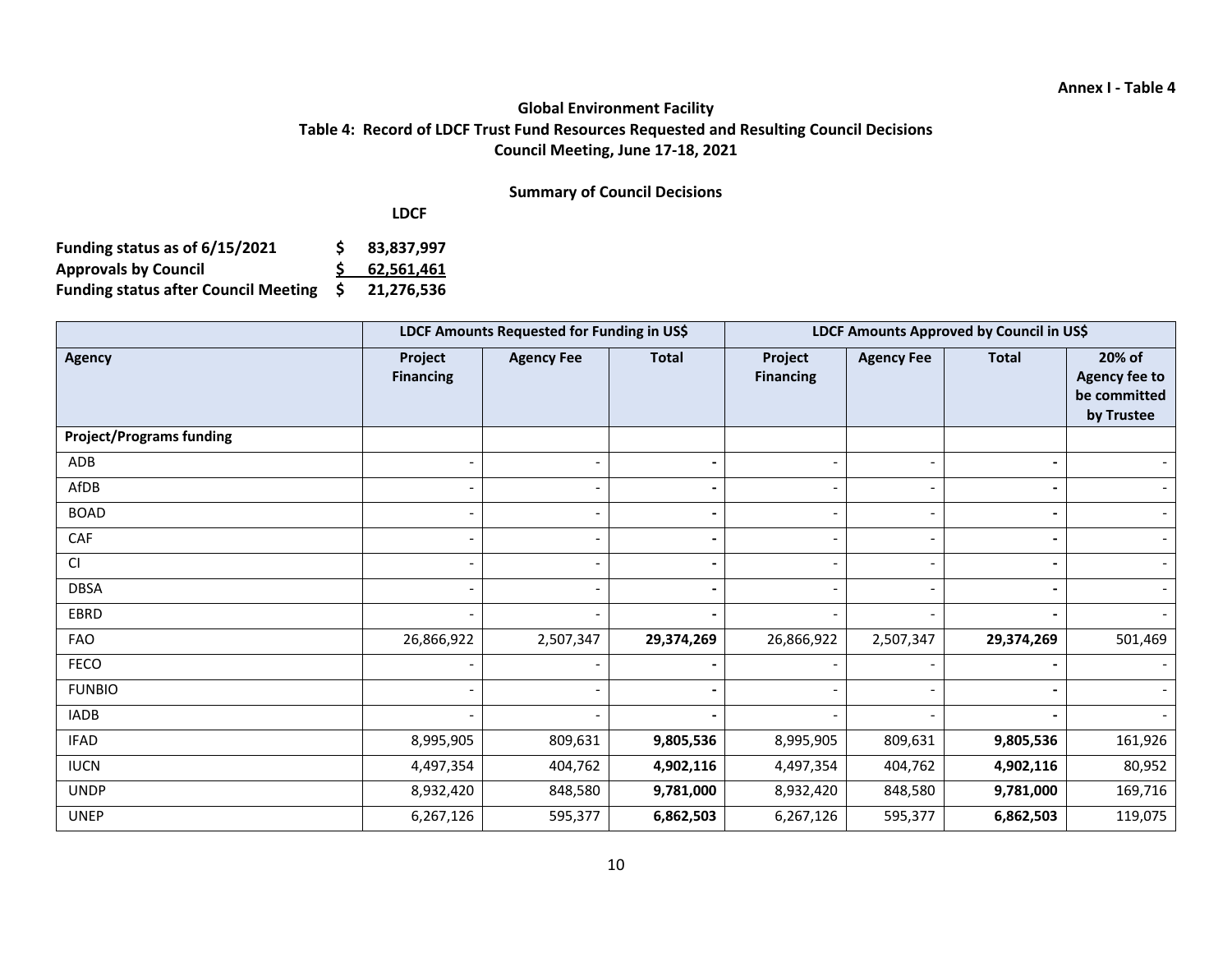|                                             |                                 | LDCF Amounts Requested for Funding in US\$ |                          | LDCF Amounts Approved by Council in US\$ |                   |              |                                                              |  |  |
|---------------------------------------------|---------------------------------|--------------------------------------------|--------------------------|------------------------------------------|-------------------|--------------|--------------------------------------------------------------|--|--|
| <b>Agency</b>                               | Project<br><b>Financing</b>     | <b>Agency Fee</b>                          | <b>Total</b>             | Project<br><b>Financing</b>              | <b>Agency Fee</b> | <b>Total</b> | 20% of<br><b>Agency fee to</b><br>be committed<br>by Trustee |  |  |
| <b>UNIDO</b>                                |                                 | $\overline{\phantom{a}}$                   | $\overline{\phantom{a}}$ | $\overline{\phantom{a}}$                 |                   |              |                                                              |  |  |
| World Bank                                  |                                 | $\overline{\phantom{a}}$                   |                          | -                                        |                   |              |                                                              |  |  |
| WWF-US                                      |                                 | $\overline{\phantom{a}}$                   |                          |                                          |                   |              |                                                              |  |  |
| Sub-total                                   | 55,559,727                      | 5,165,697                                  | 60,725,424               | 55,559,727                               | 5,165,697         | 60,725,424   | 1,033,139                                                    |  |  |
|                                             |                                 |                                            |                          |                                          |                   |              |                                                              |  |  |
|                                             | Administrative<br><b>Budget</b> |                                            | <b>Total</b>             | <b>Administrative</b><br><b>Budget</b>   |                   | <b>Total</b> |                                                              |  |  |
| LDCF - FY22 Administrative Budget           |                                 |                                            |                          |                                          |                   |              |                                                              |  |  |
| <b>GEF Secretariat</b>                      | 1,251,037                       |                                            | 1,251,037                | 1,251,037                                |                   | 1,251,037    |                                                              |  |  |
| <b>STAP</b>                                 | 128,000                         |                                            | 128,000                  | 128,000                                  |                   | 128,000      |                                                              |  |  |
| Trustee                                     | 420,000                         |                                            | 420,000                  | 420,000                                  |                   | 420,000      |                                                              |  |  |
| <b>GEF IEO</b>                              | 37,000                          |                                            | 37,000                   | 37,000                                   |                   | 37,000       |                                                              |  |  |
| Sub-total LDCF - FY22 Administrative Budget | 1,836,037                       |                                            | 1,836,037                | 1,836,037                                |                   | 1,836,037    |                                                              |  |  |
|                                             |                                 |                                            |                          |                                          |                   |              |                                                              |  |  |
| <b>GRAND TOTAL</b>                          | 57,395,764                      | 5,165,697                                  | 62,561,461               | 57,395,764                               | 5,165,697         | 62,561,461   | 1,033,139                                                    |  |  |